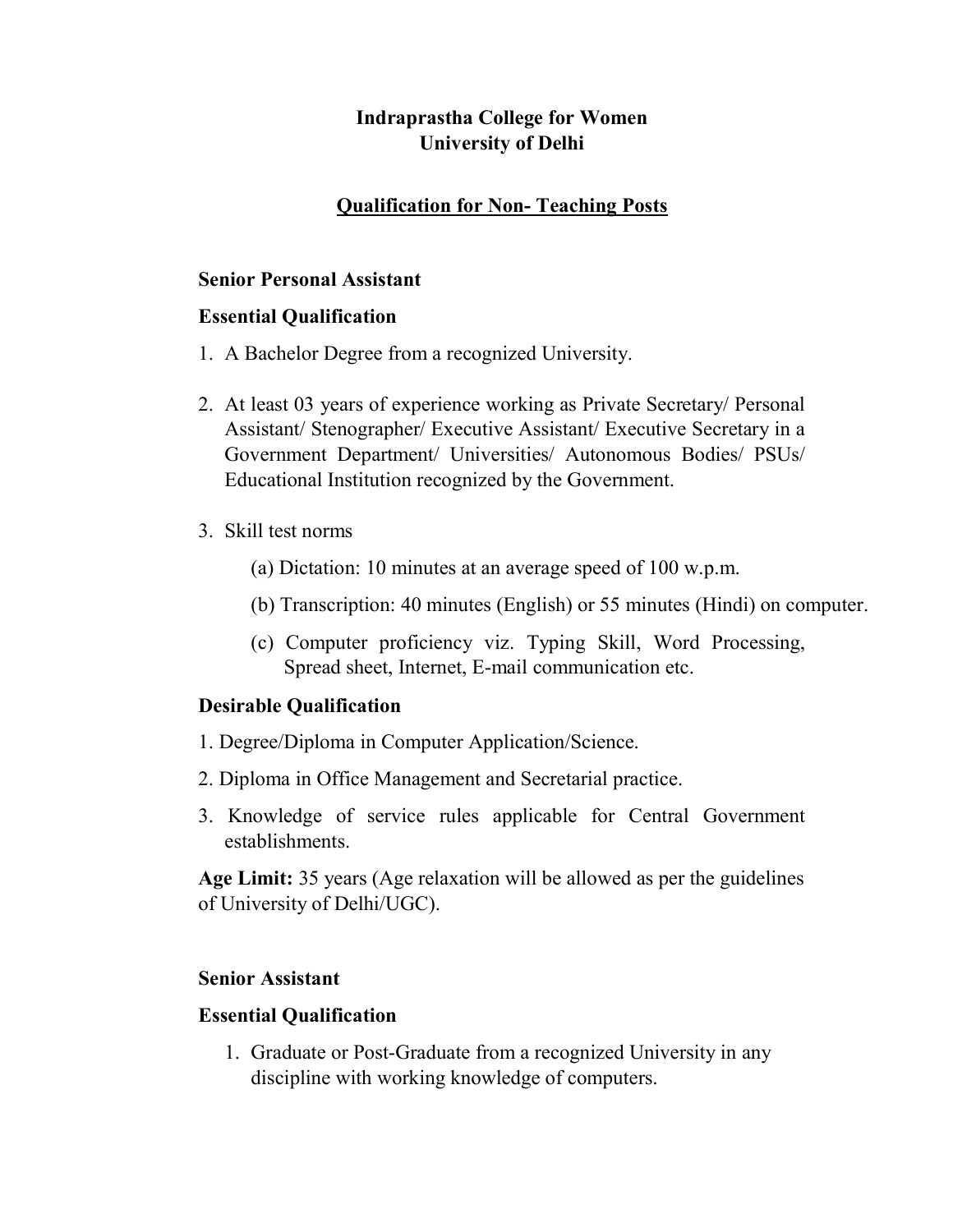Age Limit: 30 years (Age relaxation will be allowed as per the guidelines of University of Delhi/UGC).

## Assistant

## Essential Qualification

1. A Graduate from a recognized University in any discipline with good working knowledge of computers.

Age Limit: 30 years (Age relaxation will be allowed as per the guidelines of University of Delhi/UGC).

# Library Assistant

## Essential Qualification

- 1. Passed Sr. Secondary or equivalent examination conducted by State Board of Education/University/Govt. recognized institutions.
- 2. Certificate in Library Science/Library and Information Science from a recognized institution;
- 3. Computer Course at Sr. Secondary Level or Basic Course in Computer Science/Word Processing from a recognized/registered Institution.

Age Limit: 30 years (Age relaxation will be allowed as per the guidelines of University of Delhi/UGC).

## Junior Assistant

## Essential Qualification

- 1. A Senior Secondary School Certificate (10+2) or its equivalent qualification from a recognized Board / University / Institution.
- 2. Having a typing speed of 35 w.p.m. in English or 30 w.p.m. in Hindi Typewriting through Computers.

Age Limit: 27 years (Age relaxation will be allowed as per the guidelines of University of Delhi/UGC).